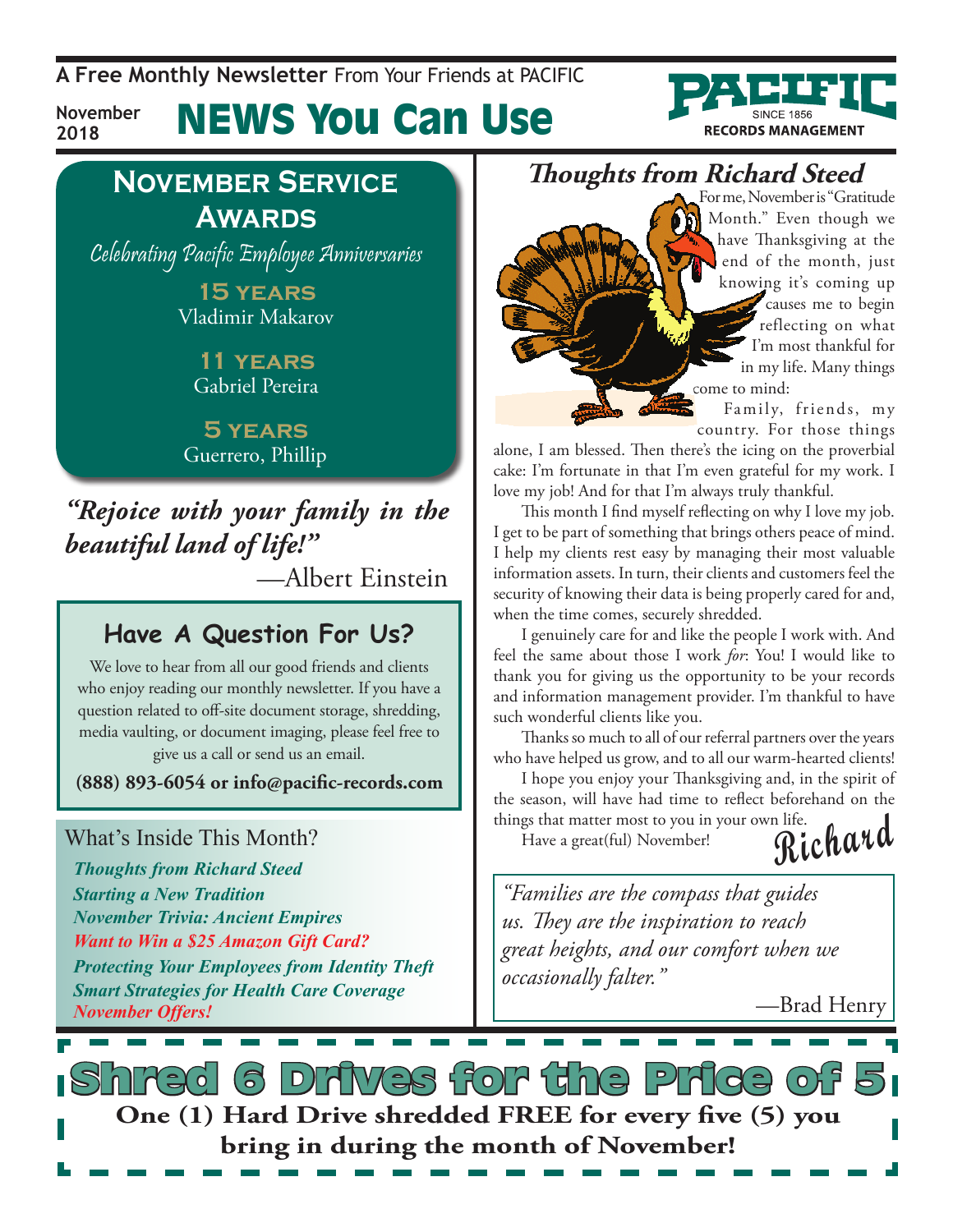# **Starting a New Tradition**

Thanksgiving is a perfect time to continue all the wonderful traditions your family has shared over the years. It can also be a great time to start a new tradition. These ideas can help your family have fun in a unique way while still preserving your cherished traditions.

### **Have fun with breakfast.**

Everyone focuses on the main event, the Thanksgiving dinner, but having a ritual for breakfast can be nice too. Whether it's eating donuts while watching a parade, having a potluck breakfast buffet, or even dropping off homemade cinnamon rolls to all your neighbors, adding in some traditions for the start of the day can make it special.

### **Dress up your table with neglected items.**

If you have linens you've never pulled out or servingware you received as a wedding gift, but never used, this is the time to put them all to good use. If you've let nice pieces languish because you didn't know the best time to use them, use them for your Thanksgiving table. Then each year, you can pull those special pieces out, knowing they have a tradition attached to them.

### **Get out of the house.**

Volunteering on Thanksgiving is a special tradition for many families. If you've only stayed at home on Thanksgiving in the past, consider giving of your family's time to help those in need. There are many opportunities to help your community while still spending most of the day with your family. Check with charitable organizations in your community to find out how to participate.

### **Consider downsizing.**

While it is lovely to have lots of people around your Thanksgiving table, you can enjoy a simpler, less stressful day by breaking up your socializing. If you have found that your holiday has gotten too busy, consider eating your meal with just your nearest and dearest. Then open up your home for a dessert open-house. Friends and extended family can drop in at their convenience and enjoy some dessert, making for simpler and more intimate social interactions.

# **Green Living: Green Holidays!**

The holidays are just around the corner. This year, make your gift-giving greener. Instead of store-bought wrapping paper, use leftover fabric, a colorful scarf, or a recycled paper bag. Recycle cookie tins from the year before as colorful and unique gift boxes. Decorate your gifts with natural materials like pinecones, evergreen branches, and dried leaves.

# **November Holidays and Events**

### **Daily Observances:**

1 All Saint's Day 2 All Soul's Day 2 Plan Your Epitaph Day 3 Book Lovers Day 4 King Tut Day 5 Gunpowder Day 6 U.S. General Election Day 7 Bittersweet Chocolate with Almonds Day 8 Dunce Day 9 Chaos Never Dies Day 10 Forget-Me-Not Day 11 Veteran's Day 12 Chicken Soup for the Soul Day 13 National Indian Pudding Day 13 Sadie Hawkins Day 13 Young Readers Day 14 World Diabetes Day 15 Great American Smokeout 16 International Tolerance Day 17 Homemade Bread Day 17 Take A Hike Day 17 World Peace Day 20 Universal Children's Day 21 False Confession Day 22 Thanksgiving 23 Buy Nothing Day 23 National Cashew Day 23 You're Welcome Day 24 Evolution Day 25 National Parfait Day 28 French Toast Day 28 Make Your Own Head Day 28 Red Planet Day 29 Square Dance Day 30 Stay At Home Because You Are Well Day **Monthly Observances:** Aviation History Month

Child Safety Protection Month International Drum Month National Adoption Awareness Month National Caregivers Appreciation Month National Diabetes Awareness Month National Epilepsy Month National Model Railroad Month National Novel Writing Month Native American Heritage Month Peanut Butter Lovers Month Real Jewelry Month National Sleep Comfort Month

The material contained in this newsletter is for informational purposes only and is based upon sources believed to be reliable and authoritative; however, it has not been independently verified by us. This newsletter should not be construed as offering professional advice. For guidance on a specific matter, please consult a qualified professional.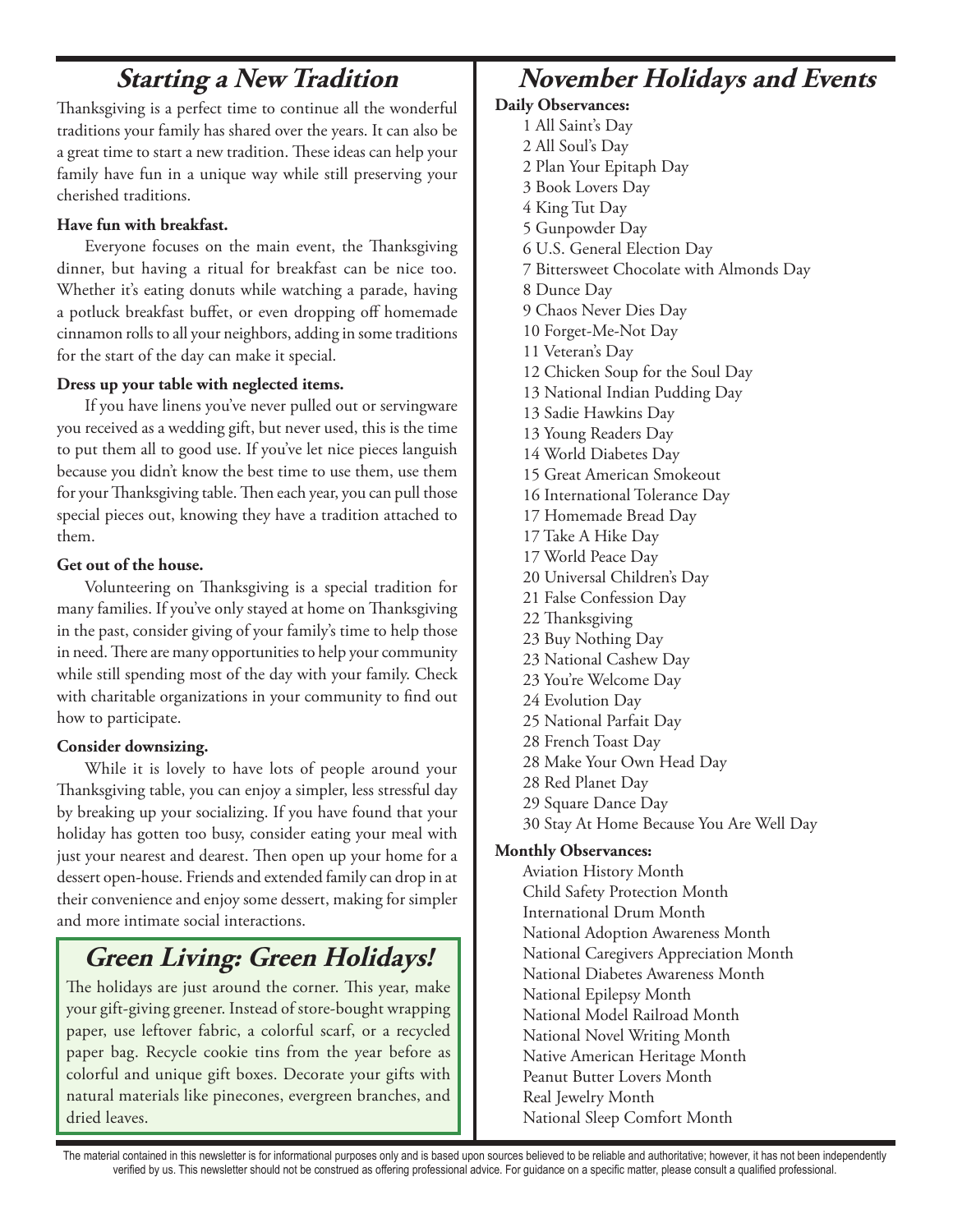# PacBlog

### **4 Data Security Tips for National Cybersecurity Awareness Month**

PacBlog is the monthly web log of Pacific Records Storage To read this month's installment, please click the title below.

[https://pacific-records.com/4-data-security-tips-for](https://pacific-records.com/4-data-security-tips-for-national-cybersecurity-awareness-month)[national-cybersecurity-awareness-month](https://pacific-records.com/4-data-security-tips-for-national-cybersecurity-awareness-month)

You may also access the PacBlog at the URL below. There you will find this month's installment along with archives of previous installments.

**http://pacific-records.com/category/pacnews**

*"I suppose I will die never knowing what pumpkin pie tastes like when you have room for it."*  — Robert Brault

# **Do You Want To Win A \$25 Amazon Gift Card?**



Each month we'll give you a new challenge of some type. All those who reply with a correct answer are eligible to win. At the end of the month we'll draw a lucky name.

> Here is this month's challenge: Which side of the turkey has the most feathers?

**Last Month's Answer to:**  *You throw away the outside and cook the inside. You eat the outside and throw away the inside. What did you eat?*

### **Last month's Winner: Andrea Terry Downy Brand Corn on the Cob**

Email your answer to **info@pacific-records.com**

## **November Trivia: Ancient Empires**

- 1. In 1799, Pierre-Francois Buchard discovered this ancient Egyptian stone slab inscribed in three different scripts, leading to the key to understanding Egyptian hieroglyphs. What is it called?
- 2. What epic Greek poem tells of Odysseus and his journey home after the fall of Troy?
- 3. According to legend, what type of animal saved the twin brother founders of Rome, Romulus and Remus?
- 4. What ancient land's name means "land between the rivers"?
- 5. How long do archeologists believe it took for Stonehenge to be built?
- 6. Macchu Picchu was built by what ancient people?
- 7. What is the name of the temple of Athena built on the Acropolis in Athens?
- 8. The majority of this defensive structure was constructed during the Ming Dynasty. What is it?
- 9. The Peloponnesian War started in 431 B.C. Which two cities fought each other in this war?
- 10. By approximately the year 1000 B.C., which king had captured the city of Jerusalem? *Answers on back page!*

*"Go confidently in the direction of your dreams! Live the life you've imagined"*  — Henry David Thoreau



"The good news is you'll be spending Thanksgiving surrounded by a large group of happy people."

# 3 months FREE secure Destruction service *Get 3 months of free Secure Destruction service when you sign up for a new Secure Destruction account with*

*a one-year agreement. Just mention this coupon! Email info@pacific-records.com for more information.*